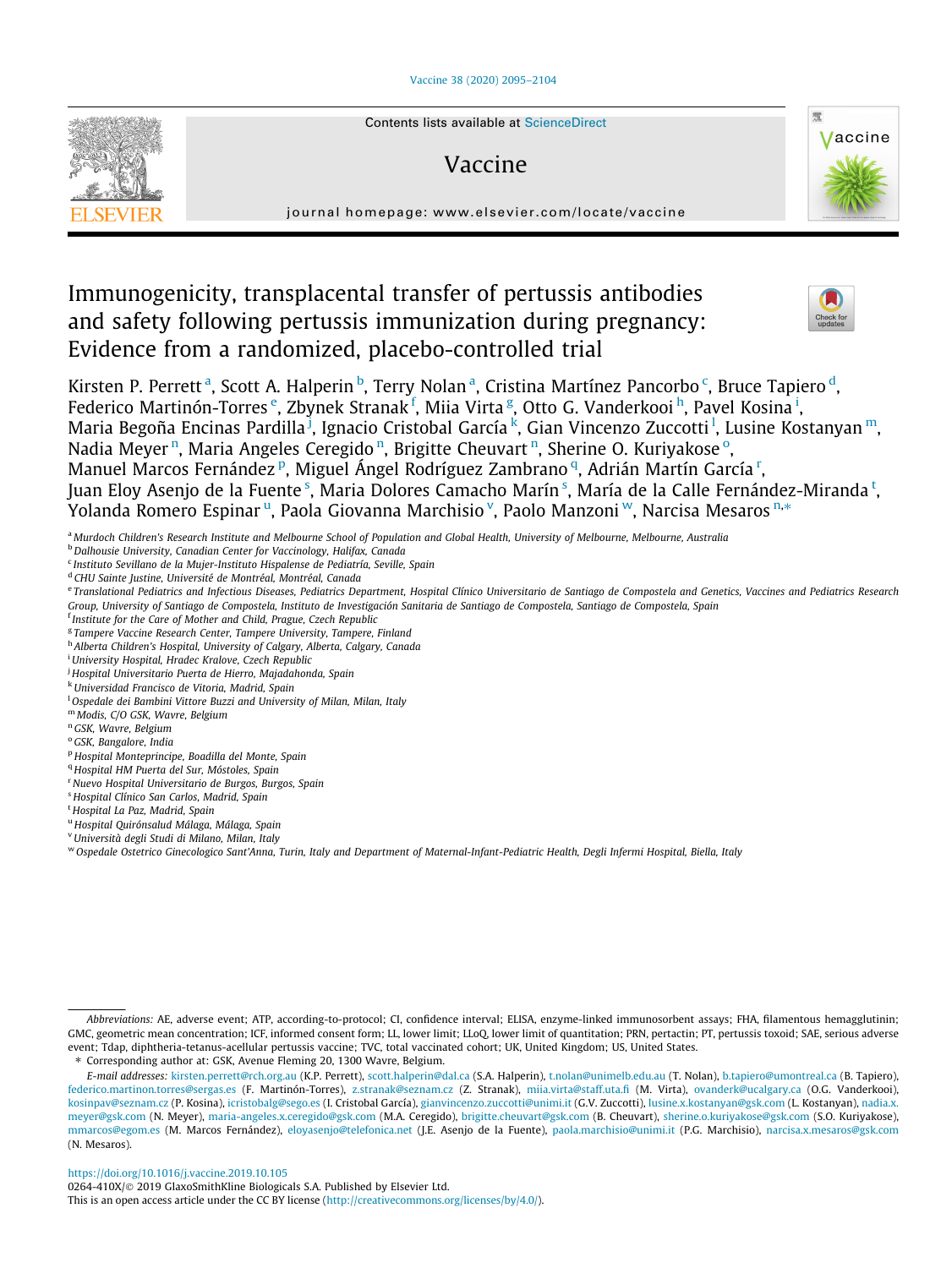Keywords:

Article history: Received 30 July 2019 Received in revised form 30 October 2019 Accepted 31 October 2019 Available online 24 November 2019

Tdap Adult formulation acellular pertussis vaccine Maternal immunization

## **ABSTRACT**

Background: Pertussis immunization during pregnancy is recommended in many countries. Data from large randomized controlled trials are needed to assess the immunogenicity, reactogenicity and safety of this approach.

Methods: This phase IV, observer-blind, randomized, placebo-controlled, multicenter trial assessed immunogenicity, transplacental transfer of maternal pertussis antibodies, reactogenicity and safety of a reduced-antigen-content diphtheria-tetanus-three-component acellular pertussis vaccine (Tdap) during pregnancy. Women received Tdap or placebo at 27–36 weeks' gestation with crossover  $\leq$  72-hourpostpartum immunization. Immune responses were assessed before the pregnancy dose and 1 month after, and from the umbilical cord at delivery. Superiority (primary objective) was reached if the lower limits of the 95% confidence intervals (CIs) of the pertussis geometric mean concentration (GMC) ratios (Tdap/control) in cord blood were  $\geq$  1.5. Solicited and unsolicited adverse events (AEs) and pregnancy-/ neonate-related AEs of interest were recorded.

Results: 687 pregnant women were vaccinated (Tdap:  $N = 341$  control:  $N = 346$ ). Superiority of the pertussis immune response (maternally transferred pertussis antibodies in cord blood) was demonstrated by the GMC ratios (Tdap/control): 16.1 (95% CI: 13.5–19.2) for anti-filamentous hemagglutinin, 20.7 (15.9–26.9) for anti-pertactin and 8.5 (7.0–10.2) for anti-pertussis toxoid. Rates of pregnancy-/ neonate-related AEs of interest, solicited general and unsolicited AEs were similar between groups. None of the serious AEs reported throughout the study were considered related to maternal Tdap vaccination.

Conclusions: Tdap vaccination during pregnancy resulted in high levels of pertussis antibodies in cord blood, was well tolerated and had an acceptable safety profile. This supports the recommendation of Tdap vaccination during pregnancy to prevent early-infant pertussis disease.

Clinical Trial Registration. ClinicalTrials.gov: NCT02377349.

 2019 GlaxoSmithKline Biologicals S.A. Published by Elsevier Ltd. This is an open access article under the CC BY license [\(http://creativecommons.org/licenses/by/4.0/](http://creativecommons.org/licenses/by/4.0/)).

# 1. Introduction

Pertussis (Bordetella pertussis), a highly contagious acute respiratory tract infection, remains a particular and potentially lifethreatening burden for infants too young to be vaccinated [\[1,2\].](#page-8-0) To combat a sustained increase in pertussis disease morbidity and mortality in infants in the United States (US), United Kingdom (UK), Australia and other countries from 2008 to 2012 [\[2\],](#page-8-0) innovative strategies to complement the widespread national childhood immunization programs were urgently pursued. Cocooning, a strategy of indirect protection where postpartum mothers and others in close contact with infants are vaccinated, was implemented as an emergency measure in several countries [\[2–4\]](#page-8-0). An alternate strategy of direct protection via neonatal immunization has also shown promise in some clinical trials [\[5–7\]](#page-8-0). However, because of the difficulty in successfully implementing complex cocoon strategies  $[8,9]$  and the existence of a neonatal susceptibility gap before a sufficient immune response is achieved with the birth-dose approach [\[7\],](#page-8-0) maternal immunization has become the most commonly implemented strategy [\[4\]](#page-8-0).

Immunization during pregnancy provides passive protection to the newborn via transfer of maternal antibodies through the placenta and indirect protection by preventing pertussis in the mother [\[10,11\].](#page-8-0) In 2011, the US became the first country to recommend pregnant women to be vaccinated with a pertussis-containing vaccine [\[12\].](#page-9-0) The following year, the UK introduced a temporary emergency maternal pertussis immunization program [\[13\]](#page-9-0). These pivotal maternal immunization recommendations were implemented with limited direct evidence of the efficacy or safety of this approach [\[10\].](#page-8-0)

In this randomized placebo-controlled trial, we examined the immunogenicity of a reduced-antigen-content diphtheriatetanus-acellular pertussis vaccine (Tdap) administered during the third trimester of pregnancy, the transplacental transfer of maternal pertussis antibodies and the safety of Tdap vaccination for the mother, fetus and neonate.

# 2. Methods

# 2.1. Study design and participants

This phase IV, multi-center, observer-blind, randomized, placebo-controlled, crossover trial was conducted between 14 October 2015 and 24 October 2017 in Australia, Canada, Czech Republic, Finland, Italy and Spain. The trial (ClinicalTrials.gov: NCT02377349) was conducted according to the principles of Good Clinical Practice, the Declaration of Helsinki and applicable regulations. The centers' Institutional Review Boards and/or Ethics Committees (Supplementary material) approved the protocol and informed consent form. An independent data monitoring committee oversaw the participants' and their fetuses'/newborns' safety.

We enrolled healthy women 18-45 years old, at  $27^{0/7}$ -36<sup>6/7</sup> weeks' gestation (as established by ultrasound examination),whowerenot at known risk of pregnancy-related complications and had a normal singleton pregnancy. Exclusion criteria included previous vaccination with diphtheria (toxoid), tetanus (toxoid) or pertussis antigens during the current pregnancy; history of physician-diagnosed or laboratoryconfirmed pertussiswithin the past 5 years; chronic administration of immune-modifying drugs; immunosuppressive or other serious underlying medical conditions; and immunization within 30 days before/after study vaccine administration (except seasonal influenza vaccine). Detailed inclusion and exclusion criteria are provided in the Supplementary methods. Each participant provided written informed consent before enrollment.

# 2.2. Randomization and blinding

We randomized women (1:1) to a Tdap group and a control (placebo) group. Allocation of participants was performed at the study centers using a central internet-based randomization system. The randomization algorithm used center, age (18–24 years, 25–34 years, 35–45 years), gestational age at vaccination (27–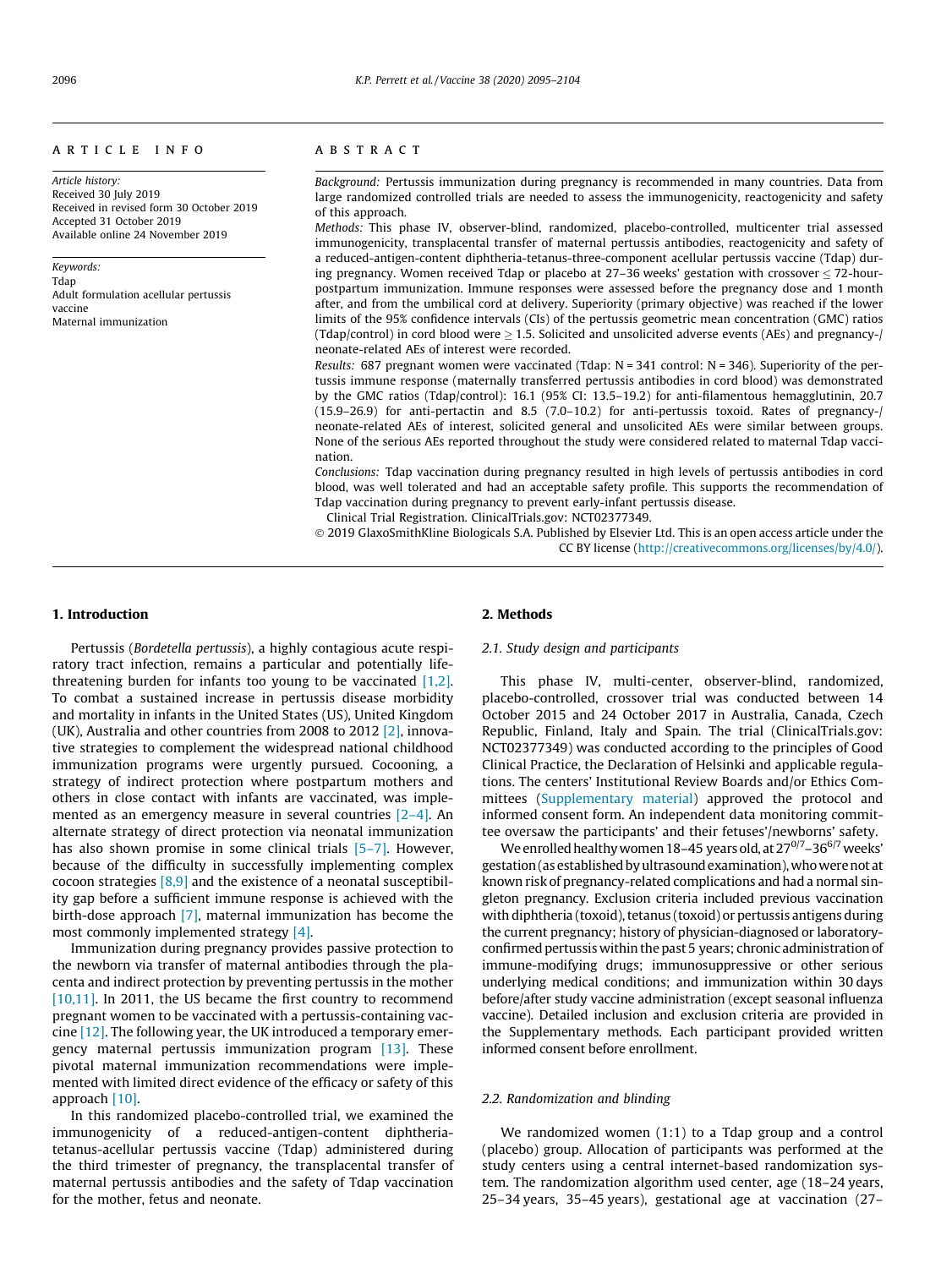<span id="page-2-0"></span>32 weeks, 33–36 weeks) and country as minimization factors, each having an equal weight in the algorithm.

Data were collected in an observer-blind manner: the participants and study personnel responsible for evaluating the study endpoints and for laboratory testing were unaware of the vaccine given. Vaccines were prepared and administered by study personnel not involved in the analyses.

# 2.3. Procedures

Women in the Tdap group received a single reduced-antigencontent Tdap dose at 27–36 weeks' gestation (visit 1) and a placebo  $dose < 72$  h post-delivery (visit 3); women in the control group received the reverse—placebo at 27–36 weeks' gestation and Tdap post-delivery (Fig. 1). Each Tdap dose (Boostrix, GSK) contained  $>$  2 IU diphtheria toxoid,  $>$  20 IU tetanus toxoid, 8  $\mu$ g pertussis toxoid (PT),  $8 \mu g$  filamentous hemagglutinin (FHA),  $2.5 \mu g$ pertactin (PRN) and 500  $\mu$ g Al<sup>3+</sup>. Each placebo dose contained 150 mM NaCl. Both were injected intramuscularly in the deltoid muscle of the non-dominant arm. Eight different commercial lots of Tdap vaccine were used (Supplementary material).

Blood samples were collected from all women before and 1 month (allowed interval: 21–48 days) after the pregnancy dose  $(-5$  mL) and from the umbilical cord at delivery  $(-2.5$  mL) (Fig. 1). Antibodies to the Tdap antigens were quantified at GSK, Rixensart/Wavre, Belgium using validated enzyme-linked immunosorbent assays (ELISAs). Assay cut-offs (lower limits of quantitation) were 0.057 IU/mL (anti-diphtheria), 0.043 IU/mL (anti-tetanus), 2.046 IU/ml (anti-FHA), 2.187 IU/ml (anti-PRN) and 2.693 IU/mL (anti-PT). Seroprotection against diphtheria and tetanus was defined as an antibody concentration  $> 0.1$  IU/mL [\[14,15\]](#page-9-0). No correlate of protection has been established for pertussis [\[16\]](#page-9-0).

At each vaccination visit (visits 1 and 3, Fig. 1), participants received diary cards to record solicited local (injection site pain, redness, swelling) and general (fever, headache, fatigue, gastrointestinal symptoms) adverse events (AEs) within 8 days and unsolicited AEs within 31 days post-vaccination. All pregnancy- and neonate-related AEs of interest (defined and graded as described by Munoz et al [\[17\]:](#page-9-0) gestational diabetes, pregnancy-related hypertension, premature rupture of membranes, preterm premature rupture of membranes, premature labor, premature uterine contractions, intrauterine growth restriction/poor fetal growth, pre-eclampsia, eclampsia, vaginal or intrauterine hemorrhage, maternal death, preterm birth, neonatal death, small for gestational age, neonatal hypoxic-ischemic encephalopathy, and failure to thrive/growth deficiency) had to be recorded on the diary cards from receipt of the first vaccine or placebo dose until study end (visit 4, 2 months after delivery). All adverse pregnancy outcomes (live birth with/without congenital anomalies, still birth with/ without congenital anomalies, elective termination with/without congenital anomalies) and pregnancy- and neonate-related AEs of interest were reported as serious adverse events (SAEs). Other SAEs were also recorded from the first vaccine or placebo dose until study end. If participants noticed any large injection site reactions (any local swelling with diameter > 100 mm, any noticeable diffuse injection site swelling or any noticeable increased circumference of the injected limb), they had to contact the study personnel and visit the investigator's office for evaluation as soon as possible. Diary cards were collected and verified during a discussion between the investigator and the participant on visits 2, 3 and 4. Any unreturned diary cards were sought from the participants through phone calls or any other convenient procedure. The investigators assessed the intensity of all AEs and their causal relation to vaccination. All information relevant to the (S)AEs were recorded on an electronic case report form.

# 2.4. Objectives

The primary objective was to demonstrate that the amount of maternally transferred pertussis antibodies in cord blood of Tdap-vaccinated mothers was superior to that in cord blood of placebo-vaccinated mothers in terms of geometric mean concentrations (GMCs) for pertussis antibodies. Superiority was reached if the lower limits (LLs) of the 95% confidence intervals (CIs) of the GMC ratios (Tdap divided by control) for anti-FHA, anti-PRN and anti-PT antibodies were  $> 1.5$ .

Secondary immunogenicity objectives encompassed assessing pertussis seropositivity rates in cord blood samples; and Tdap immunogenicity in pregnant women in terms of seroprotection/ seropositivity rates, vaccine response (only shown here for pertussis) and antibody GMCs 1 month post-vaccination.

Secondary safety objectives included assessing pregnancy outcomes and pregnancy-/neonate-related AEs of interest until study end (2 months after delivery); occurrence of solicited local and



Fig. 1. Study design. Abbreviations: AE, adverse event; Tdap, reduced-antigen-content diphtheria-tetanus-acellular pertussis vaccine.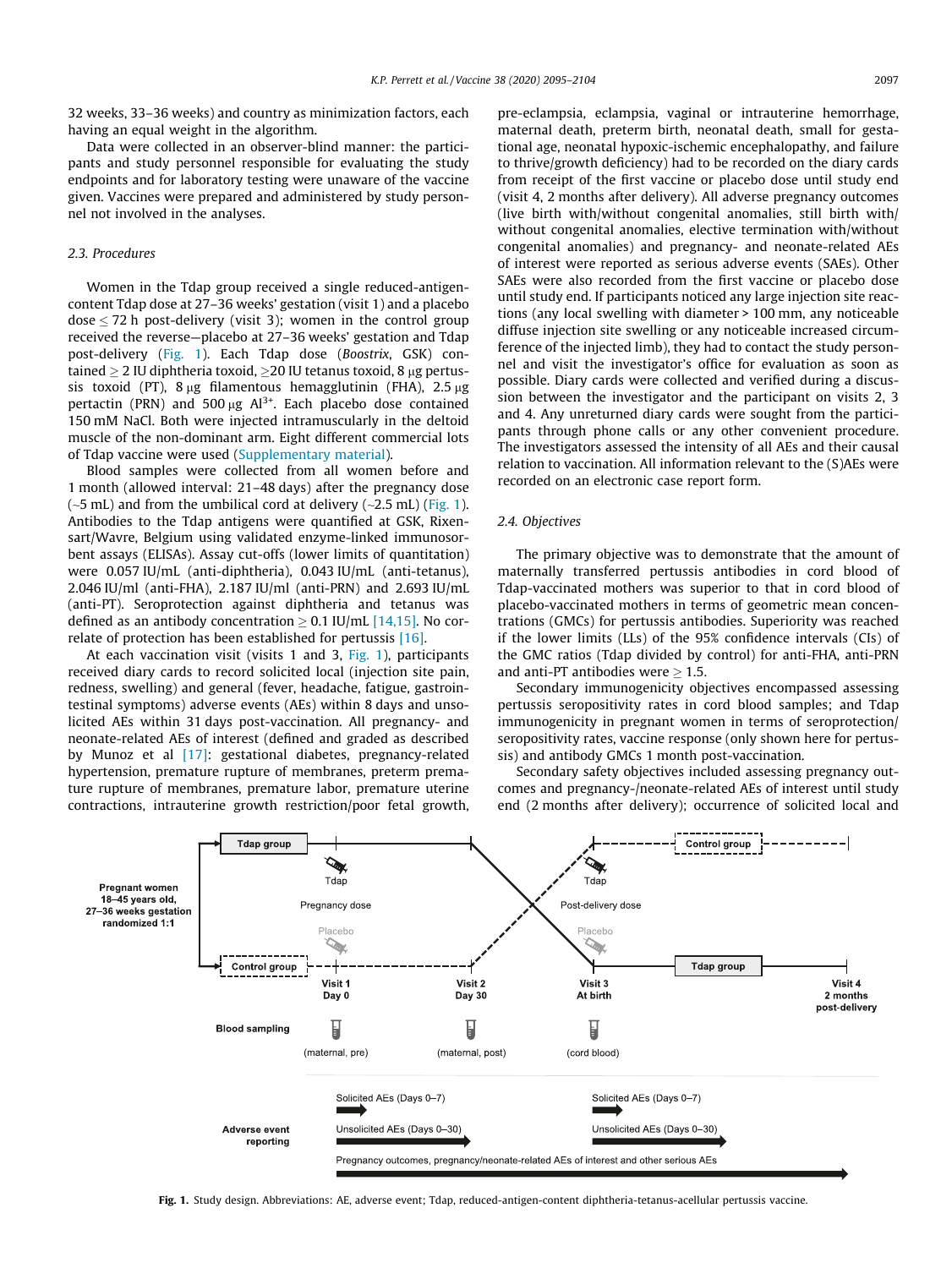general AEs within 8 days and unsolicited AEs within 31 days after the pregnancy and post-delivery doses; and SAEs in the mothers and their infants throughout the study ([Fig. 1](#page-2-0)).

## 2.5. Statistical analyses

The target sample size was 680 participants (340 per group). Assuming a drop-out rate of 20%, this would result in 272 evaluable participants per group, which would provide > 96% overall power to reach the primary objective.

The primary immunogenicity analyses were based on the according-to-protocol (ATP) cohort for immunogenicity, including all eligible participants who received the study vaccines per protocol, complied with study procedures and intervals, had the cord blood collection at least 21 days post-vaccination and had immunogenicity results available for at least one Tdap antigen. For the primary superiority objective, the 95% CIs of the GMC ratios were computed using a two-sample t test assuming heterogeneity of variance. Seroprotection/seropositivity and vaccine response rates were calculated with exact 95% CIs. GMCs were calculated with 95% CIs. The definition of vaccine response for pertussis is included in the results section (table footnote). We also performed immunogenicity subgroup analyses by gestational age at the pregnancy dose.

The primary analyses for safety were based on the total vaccinated cohort (TVC), including all participants with documented vaccination. Percentages of participants reporting solicited or unsolicited AEs were calculated with exact 95% CIs. SAEs were described in detail.

All endpoint analyses, except for the primary endpoints, were descriptive. Statistical analyses were performed using SAS version 9.2.

## 3. Results

## 3.1. Study population

725 pregnant women were enrolled, 690 were randomized, 687 (Tdap:  $N = 341$ ; control:  $N = 346$ ) were included in the TVC and 660 completed the study (96% of those randomized). The ATP cohort for immunogenicity comprised 583 participants (Tdap: N = 291; control:  $N = 292$ ; 84% of those randomized) ([Fig. 2](#page-4-0)). Baseline characteristics were comparable between groups ([Table 1\)](#page-5-0). In the TVC, the mean gestational age at the pregnancy dose was 31.8 weeks (Tdap) and 31.6 weeks (control). The mean time between vaccination and delivery was 50.6 (Tdap) and 52.4 days (control) [\(Table 1\)](#page-5-0).

## 3.2. Immunogenicity

The primary objective of the study was met: the amount of maternally transferred pertussis antibodies in cord blood of Tdap-vaccinated mothers was superior to that in cord blood of control mothers because the LLs of the 95% CIs of the anti-FHA, anti-PRN and anti-PT GMC ratios (Tdap/control) were  $\geq$  1.5 [\(Table 2\)](#page-5-0). GMCs for maternally transferred pertussis antibodies in cord blood were 8.5–20.7-fold higher for Tdap-vaccinated than for control mothers.

Similarly, anti-FHA, anti-PRN and anti-PT antibody GMCs in Tdap-vaccinated pregnant women were 11.1–27.0-fold higher than in controls 1 month after the pregnancy dose ([Table 3\)](#page-6-0). Post-vaccination antibody GMCs and seropositivity rates in pregnant women were similar to those in cord blood samples for the respective groups (with a > 1 ratio of cord blood to maternal antibody GMCs) ([Tables 2 and 3\)](#page-5-0). One month after the pregnancy dose, 93.4%, 89.6% and 87.8% of women in the Tdap group mounted a vaccine response against FHA, PRN and PT, respectively, compared to  $\leq$  1.4% in the control group [\(Table 3\)](#page-6-0).

When analyzing the pertussis immune response by gestational age at the pregnancy dose, higher anti-PRN antibody GMCs were observed in infant cord blood from mothers vaccinated at 27– 32 weeks' compared to 33–36 weeks' gestation [\(Table 4](#page-6-0)).

One month after the pregnancy dose, 97.6% and 100% of women in the Tdap group were seroprotected against diphtheria and tetanus, respectively, compared to 70.6% and 96.6% in the control group ([Table 5](#page-6-0)). Anti-diphtheria and anti-tetanus antibody GMCs increased after Tdap vaccination and were 8.6–9.5-fold higher in the Tdap than in the control group ([Table 5\)](#page-6-0).

## 3.3. Reactogenicity and safety

Compliance in returning diary cards in the Tdap group was 98.2% after the pregnancy dose and 96.4% after the post-delivery dose (for solicited and unsolicited AEs); in the control group, compliance was 98.8% and 99.1% after the pregnancy dose and 96.8% and 96.5% after the post-delivery dose (for solicited and unsolicited AEs, respectively).

341 pregnancies in the Tdap and 345 in the control group resulted in live births; congenital anomalies were reported for 9 infants (2.6%) in the Tdap and 8 (2.3%) in the control group ([Table 6](#page-7-0) and Supplementary Table 1). One woman in the control group was lost to follow-up before delivery.

Pregnancy-/neonate-related AEs of interest were reported at similar rates in both groups, the most common being premature labor (Tdap: 3.8%; control: 3.2%) and premature rupture of membranes (Tdap: 3.8%; control: 4.3%) ([Table 6\)](#page-7-0). Eleven infants (3.2%) in the Tdap group and nine (2.6%) in the control group were born prematurely. There were no maternal or neonatal deaths. At birth, the infants' mean gestational age, weight and Apgar scores were comparable between groups [\(Tables 1 and 6\)](#page-5-0).

Pain was the most commonly reported solicited local AE after the pregnancy and post-delivery doses ([Table 7](#page-7-0)). Solicited general AEs were reported at similar rates in both groups after the pregnancy dose and after the post-delivery dose ([Table 7\)](#page-7-0). Solicited AEs were mostly mild or moderate [\(Table 7](#page-7-0)). There were no reports of large injection site reactions within 8 days after either dose. The incidence of unsolicited AEs was similar in both groups after the pregnancy and post-delivery doses, for the mothers [\(Table 7\)](#page-7-0) and their infants (Supplementary table 2).

Between the pregnancy and post-delivery doses, 45 women (13.2%) in the Tdap group reported 56 SAEs and 48 women (13.9%) in the control group reported 64 SAEs (Supplementary table 3). One of these SAEs (premature labor in a woman in the control group) was assessed as related to (placebo) vaccination. There were two cases of chorioamnionitis in the control and none in the Tdap group. Between the post-delivery dose and study end, eight women (2.4%) in the Tdap group reported eight SAEs and five women (1.5%) in the control group reported six SAEs (Supplementary table 4).

77 SAEs were reported for 52 infants (15.2%) in the Tdap group and 63 SAEs for 45 infants (13.0%) in the control group (Supplementary table 1). None of the SAEs in infants were assessed as maternal Tdap vaccination-related; one (respiratory distress in an infant in the Tdap group, [Fig. 2\)](#page-4-0) led to a withdrawal.

Supplementary Fig. 1 summarizes these findings and highlights their clinical relevance.

# 4. Discussion

Maternal pertussis immunization has undergone a paradigm shift in recent years as evidence emerges of robust effectiveness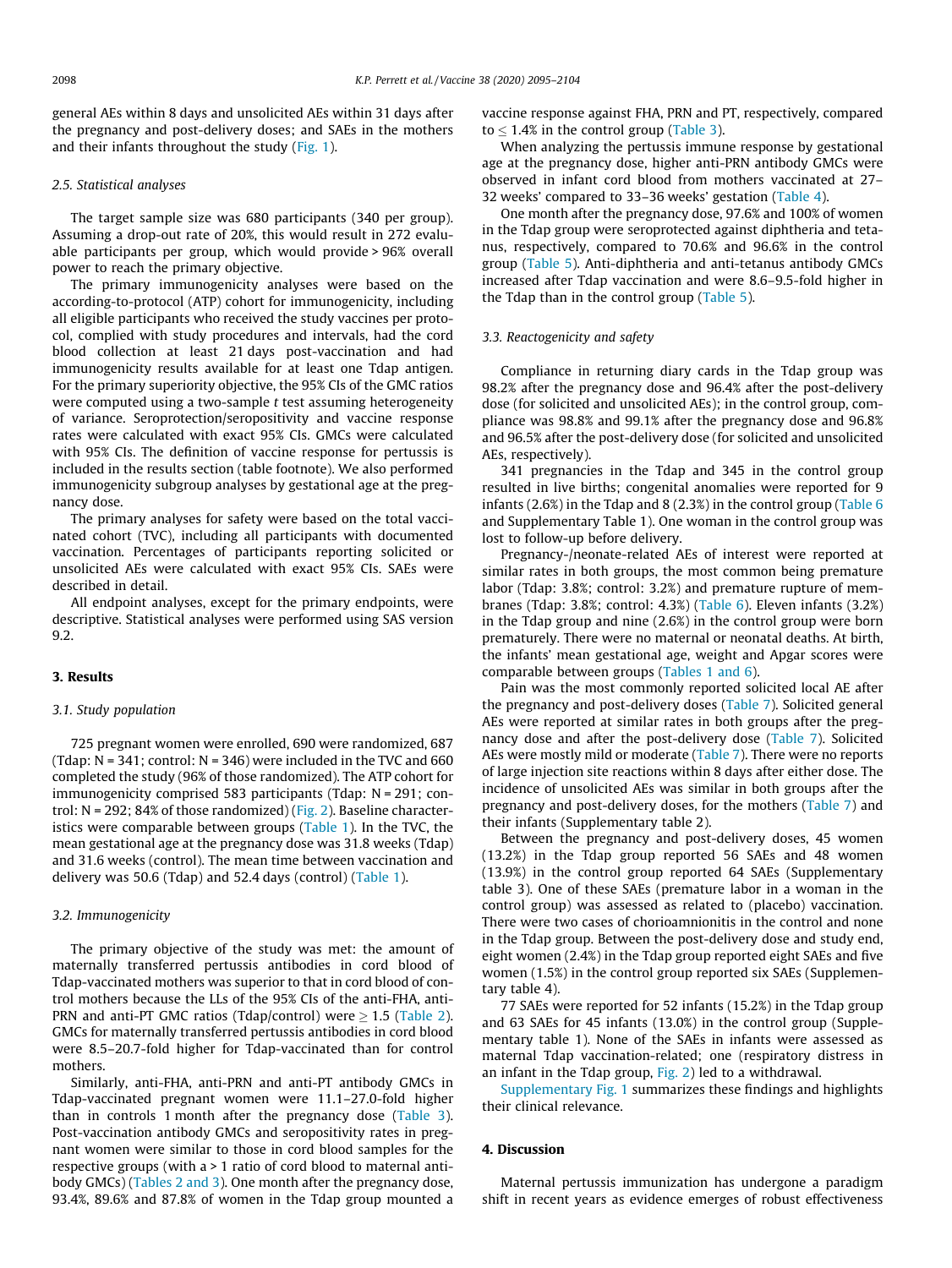<span id="page-4-0"></span>

Fig. 2. Participant flow diagram. Abbreviations: ATP, according-to-protocol; ICF, informed consent form; N, number of participants per cohort/group; n, number of participants with the specified elimination code assigned (excluding those for whom a lower elimination code number was assigned); Tdap, reduced-antigen-content diphtheria-tetanus-acellular pertussis vaccine.

and safety in protecting young infants and their mothers against pertussis [\[18–21\].](#page-9-0) However, performing clinical trials in pregnant women is challenging [\[22\]](#page-9-0), hence the vast majority of immunogenicity and safety data has come from observational studies, which are prone to bias [\[23\]](#page-9-0). To our knowledge, only five randomized controlled trials (two placebo-controlled) have directly assessed the immunogenicity and safety of pertussis vaccination during pregnancy [\[24–28\]](#page-9-0). The increasing number of countries recommending maternal Tdap vaccination reduces the likelihood that additional randomized placebo-controlled trials will be performed. With 687 vaccinated pregnant women from six countries, our trial is currently the largest placebo-controlled randomized trial on maternal pertussis immunization and one of two randomized controlled trials to assess the three-component pertussis Tdap vaccine administered during pregnancy [\[28\]](#page-9-0). Our trial has shown that Tdap immunization during the third trimester of pregnancy was well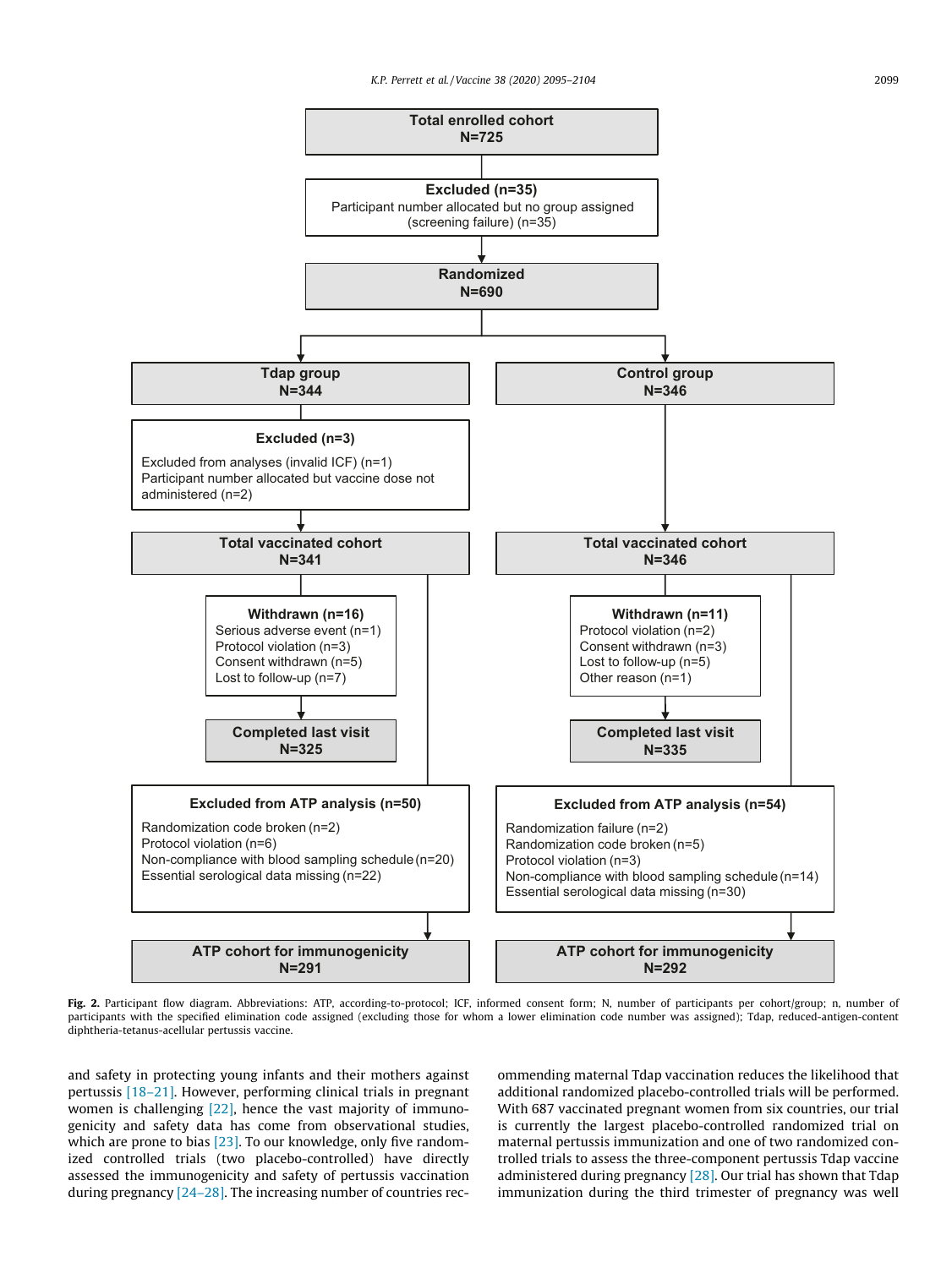#### <span id="page-5-0"></span>Table 1

| Characteristics of participants in the total vaccinated cohort. |  |  |  |  |
|-----------------------------------------------------------------|--|--|--|--|
|-----------------------------------------------------------------|--|--|--|--|

|                                                                                                                                                                                                                                     | Tdap group<br>$(N = 341)$                                                         | Control group<br>$(N = 346)$                                                          |
|-------------------------------------------------------------------------------------------------------------------------------------------------------------------------------------------------------------------------------------|-----------------------------------------------------------------------------------|---------------------------------------------------------------------------------------|
| Mean age $\pm$ SD at pregnancy dose, years                                                                                                                                                                                          | $32.7 \pm 4.4$                                                                    | $32.5 \pm 4.3$                                                                        |
| Age category at pregnancy dose, n (%)<br>$18-24$ years<br>$25-34$ years<br>$35-45$ years                                                                                                                                            | 10(2.9)<br>214 (62.8)<br>117 (34.3)                                               | 13(3.8)<br>215(62.1)<br>118 (34.1)                                                    |
| Ethnic origin, n (%)<br>White <sup>a</sup><br>Asian<br>Other<br>Mean BMI $\pm$ SD, kg/m <sup>2</sup><br>Mean gestational age at pregnancy<br>$dose \pm SD$ , weeks                                                                  | 317 (93.0)<br>9(2.6)<br>15(4.4)<br>$27.5 \pm 4.4$<br>$31.8 \pm 2.7$               | 326 (94.2)<br>2(0.6)<br>18(5.2)<br>$28.2 \pm 5.1$<br>$31.6 \pm 2.7$                   |
| Gestational age category at pregnancy dose, n (%)<br><27 weeks<br>27-32 weeks<br>33-36 weeks<br>>36 weeks<br>Mean gestational age at delivery $\pm$ SD,<br>weeks<br>Mean time between pregnancy dose and<br>delivery $\pm$ SD, days | 0(0.0)<br>204 (59.8)<br>136 (39.9)<br>1(0.3)<br>$39.1 \pm 1.3$<br>$50.6 \pm 20.4$ | $1(0.3)^b$<br>200 (57.8)<br>145 (41.9)<br>0(0.0)<br>$39.3 \pm 1.2$<br>$52.4 \pm 19.7$ |
| Breastfeeding, n (%)<br>Never<br>No<br>Yes<br>Missing                                                                                                                                                                               | 12(3.7)<br>27(8,4)<br>284 (87.9)<br>18                                            | 23(6.9)<br>34(10.1)<br>278 (83.0)<br>11                                               |

Abbreviations: ATP, according-to-protocol; BMI, body mass index; N, total number of participants per group and cohort; n (%), number (percentage) of participants in the specified category; SD, standard deviation; Tdap, reduced-antigen-content diphtheria-tetanus-acellular pertussis vaccine.

Includes White – Caucasian/European heritage (majority) and White – Arabic/ North African heritage (3 in Tdap and 7 in control group).

b This participant was considered < 27 weeks of gestation at the pregnancy dose for analysis, however after database freeze it was confirmed by the investigator that the gestational age for this participant at the pregnancy dose was 27 weeks.

tolerated, did not increase the risk of pregnancy-/neonate-related AEs of interest or abnormal pregnancy outcomes, elicited strong antibody responses in women and provided high levels of pertussis antibodies to the newborn infant.

The primary objective of the study was achieved; the amount of maternally transferred pertussis antibodies in cord blood of Tdapvaccinated mothers was superior to that in cord blood of placebovaccinated mothers, with 8.5–20.7-fold higher GMCs in cord blood of Tdap- vs placebo-vaccinated mothers. This finding is consistent with other randomized controlled trials [\[24–28\]](#page-9-0) and observational (prospective or retrospective cohort) studies [\[29–32\]](#page-9-0) that compared pertussis antibody levels in cord blood of pertussisvaccinated mothers to cord blood of control (placebo, Td, TT or unvaccinated) mothers. GMC ratios (Tdap/control) for pertussis antibodies ranged from 2.7 to 22.2 (vs 8.5 in our study) for PT, 3.4 to 21.2 (vs 16.1 in our study) for FHA and 5.5 to 44.0 (vs 20.7 in our study) for PRN [\[24–30,32\].](#page-9-0)

The immunogenicity of Tdap vaccination in pregnant women in our study was analogous to that found in previous studies, with consistently higher pertussis antibody concentrations after Tdap vaccination than after control or no vaccination [\[24,26,30\].](#page-9-0) Although direct comparisons between studies for immunogenicity are inherently difficult due to different laboratories and assays used, timing of vaccination during pregnancy, study design and other factors (e.g., epidemiological background of the study population), these findings are reassuring. In addition, our finding of a > 1 ratio of cord blood to maternal antibody (1 month postvaccination) for FHA, PT and PRN in Tdap-recipient infantmaternal pairs and placebo-recipient pairs demonstrated an active transport of pertussis antibodies across the placenta.

The optimal timing of maternal pertussis immunization for antibody transfer to the fetus is a critical issue. The initial recommendation in the US was vaccination between 27 and 36 weeks' gestation while the UK elected to recommend a narrower window between 28 and 32 weeks' gestation (but allowing vaccination up to 38 weeks) [\[12,13\]](#page-9-0). Recent observational studies have suggested that higher anti-pertussis antibody concentrations may be achieved in cord blood when mothers are vaccinated earlier: 27– 30 weeks' gestation compared to later [\[29\],](#page-9-0) 28–32 weeks' com-pared to 33-36 weeks' gestation [\[33\],](#page-9-0) or second- vs thirdtrimester immunization [\[34\].](#page-9-0) Current recommendations vary by country, e.g., UK: 16–32 weeks' [\[35\],](#page-9-0) Canada: 27–32 weeks' [\[36\],](#page-9-0) US: 27–36 weeks' [\[12\]](#page-9-0) and Australia: 20–32 weeks' gestation [\[37\]](#page-9-0). In our trial, we found higher PRN GMCs in cord blood of mothers vaccinated at 27–32 vs 33–36 weeks' gestation. However, as our trial was not powered for this outcome, this observation may also be due to confounding factors.

Our large trial adds to the increasing evidence of tolerability and safety of pertussis vaccines in pregnancy established from large observational studies, randomized controlled trials, systematic reviews and meta-analyses [\[10,20,21,24–28,38–42\]](#page-8-0). We found no difference between the Tdap and control groups in the occurrence of obstetric or fetal complications or in the reported rates of AEs in mothers or infants. Of note, although chorioamnionitis was not selected as an AE of interest at the beginning of our study, during the study conduct several articles indicated a small but significant increased risk of chorioamnionitis [\[21,43,44\]](#page-9-0). In our trial, two women in the control and none in the Tdap group reported chorioamnionitis.

Our study has some limitations. Although this large trial provides definitive evidence for the primary outcome, it is limited by power to provide reliable conclusions for the rare AEs following immunization or adverse pregnancy outcomes. In addition, no adjustments for mul-

#### Table 2

Superiority assessment, GMCs and seropositivity rates of maternally transferred pertussis antibodies in infant cord blood of Tdap-vaccinated women versus control women (ATP cohort for immunogenicity).

| Antibody (LLoQ) |          | Tdap group                                 |                   |                          | Control group   | Tdap/control        |                                 |
|-----------------|----------|--------------------------------------------|-------------------|--------------------------|-----------------|---------------------|---------------------------------|
|                 | N        | GMC, IU/mL (95% CI)<br>$% >$ LLoQ (95% CI) |                   | N<br>$% >$ LLoO (95% CI) |                 | GMC, IU/mL (95% CI) | GMC ratio <sup>a</sup> (95% CI) |
| Anti-FHA        | 29       | 100                                        | 366.1             | 29                       | 96.6            | 22.7                | 16.1                            |
| $(2.046$ IU/mL) |          | $(98.7 - 100)$                             | $(329.0 - 407.3)$ | 2                        | $(93.8 - 98.3)$ | $(19.7 - 26.2)$     | $(13.5 - 19.2)$                 |
| Anti-PRN        | 29       | 99.7                                       | 301.8             | 29                       | 88.0            | 14.6                | 20.7                            |
| $(2.187$ IU/mL) | $\Omega$ | $(98.1 - 100)$                             | $(250.9 - 362.9)$ |                          | $(83.7 - 91.5)$ | $(12.1 - 17.7)$     | $(15.9 - 26.9)$                 |
| Anti-PT         | 29       | 98.6                                       | 46.9              | 29                       | 68.8            | 5.5                 | 8.5                             |
| $(2.693$ IU/mL) | $\Omega$ | $(96.5 - 99.6)$                            | $(41.2 - 53.3)$   | 2                        | $(63.2 - 74.1)$ | $(4.8 - 6.3)$       | $(7.0 - 10.2)$                  |

Abbreviations:  $\mathscr{X} \geq L$ LoQ, percentage of women for whom antibody concentrations in infant cord blood were greater than or equal to the assays' LLoQs; ATP, according-toprotocol; CI, confidence interval; FHA, filamentous hemagglutinin; GMC, geometric mean concentration; LLoQ, lower limit of quantitation; N, number of participants with available results; PRN, pertactin; PT, pertussis toxoid; Tdap, reduced-antigen-content diphtheria-tetanus-acellular pertussis vaccine.

<sup>a</sup> Superiority was reached if the lower limits of the 95% CIs of the GMC ratios (Tdap divided by control) for anti-FHA, anti-PRN and anti-PT antibodies were  $\geq 1.5$ .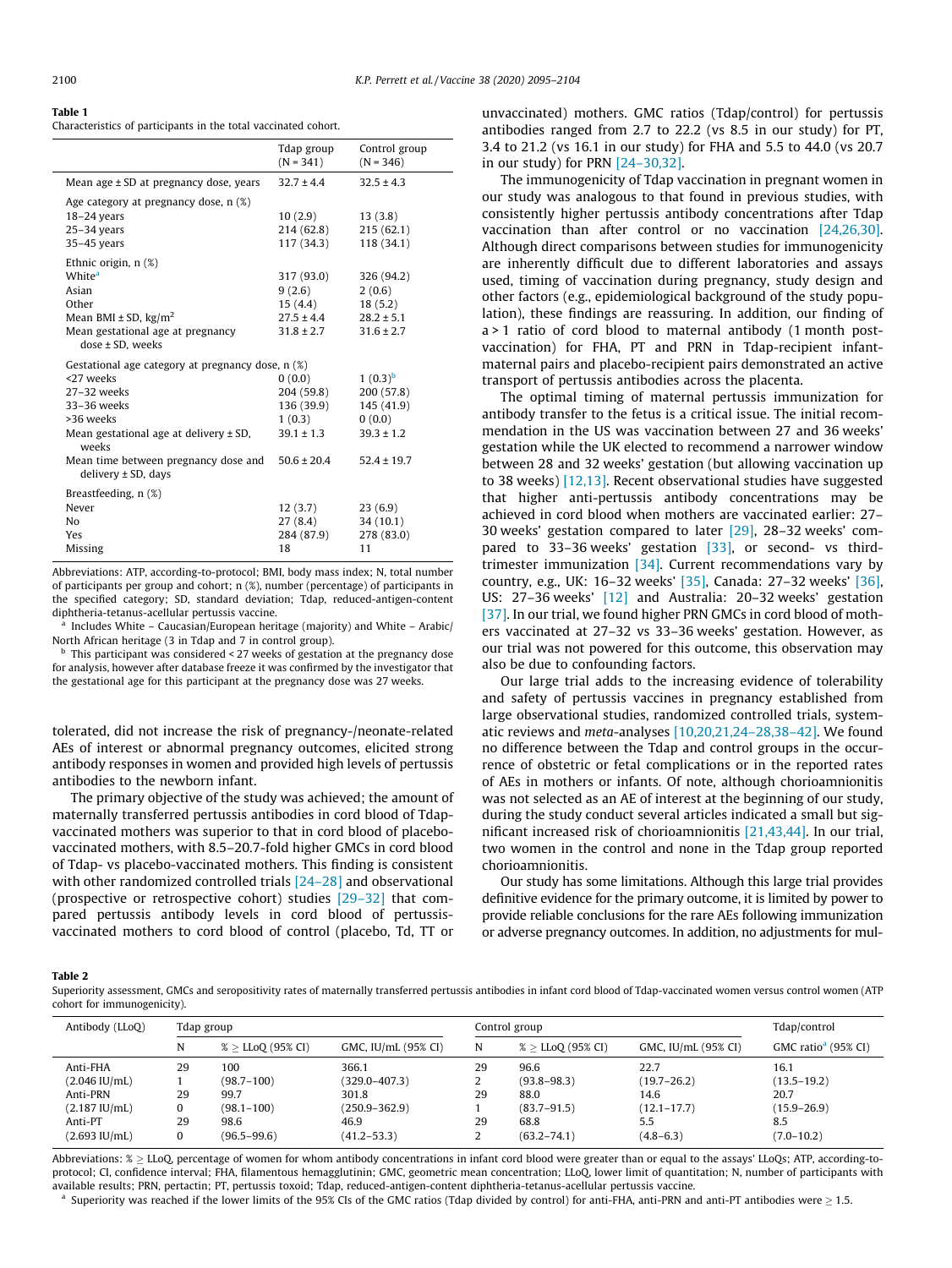#### <span id="page-6-0"></span>Table 3

Pertussis vaccine response 1 month post-vaccination and seropositivity rates and GMCs for pertussis antibodies before and 1 month post-vaccination in pregnant women (ATP cohort for immunogenicity).

| Time<br>Antibody (LLoQ)     |       |     | Tdap group                                  |     |                         |                            | Control group |                                             |     |                         |                         |
|-----------------------------|-------|-----|---------------------------------------------|-----|-------------------------|----------------------------|---------------|---------------------------------------------|-----|-------------------------|-------------------------|
|                             | point |     | Vaccine response <sup>a</sup> %<br>(95% CI) | N'  | % > LLOO<br>(95% CI)    | GMC, IU/mL<br>(95% CI)     | N             | Vaccine response <sup>a</sup> %<br>(95% CI) | N'  | % > LLOO<br>(95% CI)    | GMC, IU/mL<br>(95% CI)  |
| Anti-FHA<br>$(2.046$ IU/mL) | Pre   |     |                                             | 289 | 94.5<br>$(91.2 - 96.8)$ | 13.7<br>$(11.8 - 15.8)$    |               |                                             | 291 | 94.5<br>$(91.2 - 96.8)$ | 15.7<br>$(13.6 - 18.0)$ |
|                             | Post  | 288 | 93.4<br>$(89.9 - 96.0)$                     | 290 | 100<br>$(98.7 - 100)$   | 317.5<br>$(285.0 - 353.8)$ | 290           | 1.4<br>$(0.4 - 3.5)$                        | 291 | 94.5<br>$(91.2 - 96.8)$ | 15.0<br>$(13.1 - 17.2)$ |
| Anti-PRN<br>$(2.187$ IU/mL) | Pre   |     |                                             | 289 | 84.4<br>$(79.7 - 88.4)$ | 11.1<br>$(9.1 - 13.4)$     |               |                                             | 290 | 85.2<br>$(80.6 - 89.1)$ | 11.3<br>$(9.4 - 13.6)$  |
|                             | Post  | 288 | 89.6<br>$(85.5 - 92.9)$                     | 290 | 100<br>$(98.7 - 100)$   | 283.6<br>$(237.1 - 339.1)$ | 290           | 0.7<br>$(0.1 - 2.5)$                        | 291 | 84.5<br>$(79.9 - 88.5)$ | 10.5<br>$(8.7 - 12.5)$  |
| Anti-PT<br>$(2.693$ IU/mL)  | Pre   |     |                                             | 288 | 58.0<br>$(52.1 - 63.8)$ | 4.0<br>$(3.5 - 4.5)$       |               |                                             | 291 | 63.2<br>$(57.4 - 68.8)$ | 4.3<br>$(3.8 - 4.8)$    |
|                             | Post  | 287 | 87.8<br>$(83.4 - 91.4)$                     | 289 | 98.6<br>$(96.5 - 99.6)$ | 45.6<br>$(40.4 - 51.5)$    | 291           | 1.0<br>$(0.2 - 3.0)$                        | 292 | 61.3<br>$(55.5 - 66.9)$ | 4.1<br>$(3.6 - 4.6)$    |

Abbreviations:  $\%$  > LLoQ, percentage of women with antibody concentrations greater than or equal to the assays' LLoQs; -, not applicable; ATP, according-to-protocol; CI, confidence interval; FHA, filamentous hemagglutinin; GMC, geometric mean concentration; LLoQ, lower limit of quantitation; N, number of participants with pre- and postvaccination results available; N', number of participants with results available at the specified time point; PRN, pertactin; PT, pertussis toxoid; Tdap, reduced-antigen-content diphtheria-tetanus-acellular pertussis vaccine.

Vaccine response was defined as a post-vaccination antibody concentration > 4 times the LLoQ for participants with a pre-vaccination antibody concentration below the LLoO; a post-vaccination antibody concentrations  $\geq 4$  times the pre-vaccination concentration for participants with a pre-vaccination antibody concentration between the LLoQ and < 4 times the LLoQ; and a post-vaccination antibody concentration 2 times the pre-vaccination concentration for participants with a pre-vaccination antibody concentration  $>$  4 times the LLoQ.

#### Table 4

Seropositivity rates and GMCs of maternally transferred pertussis antibodies in infant cord blood of Tdap-vaccinated women versus control women, by gestational age at the pregnancy dose (ATP cohort for immunogenicity).

| Antibody (LLoQ)        | Gestational age at pregnancy dose |     | Tdap group              |                            |     | Control group           |                         |  |  |
|------------------------|-----------------------------------|-----|-------------------------|----------------------------|-----|-------------------------|-------------------------|--|--|
|                        |                                   | N   | $% >$ LLoO (95% CI)     | GMC, IU/mL (95% CI)        | N   | $% >$ LLoO (95% CI)     | GMC, IU/mL (95% CI)     |  |  |
| Anti-FHA (2.046 IU/mL) | 27-32 weeks                       | 184 | 100<br>$(98.0 - 100)$   | 403.6<br>$(356.7 - 456.6)$ | 172 | 95.3<br>$(91.0 - 98.0)$ | 20.3<br>$(16.8 - 24.6)$ |  |  |
|                        | 33-36 weeks                       | 107 | 100<br>$(96.6 - 100)$   | 309.6<br>$(254.3 - 376.9)$ | 119 | 98.3<br>$(94.1 - 99.8)$ | 26.3<br>$(21.1 - 32.7)$ |  |  |
| Anti-PRN (2.187 IU/mL) | 27-32 weeks                       | 183 | 100<br>$(98.0 - 100)$   | 386.6<br>$(309.7 - 482.5)$ | 171 | 87.7<br>$(81.8 - 92.2)$ | 13.6<br>$(10.6 - 17.3)$ |  |  |
|                        | $33-36$ weeks                     | 107 | 99.1<br>$(94.9 - 100)$  | 197.5<br>$(144.1 - 270.7)$ | 119 | 88.2<br>$(81.0 - 93.4)$ | 16.2<br>$(11.9 - 22.0)$ |  |  |
| Anti-PT(2.693 IU/mL)   | 27-32 weeks                       | 184 | 98.9<br>$(96.1 - 99.9)$ | 51.2<br>$(43.6 - 60.0)$    | 172 | 66.9<br>$(59.3 - 73.8)$ | 5.3<br>$(4.5 - 6.3)$    |  |  |
|                        | 33-36 weeks                       | 106 | 98.1<br>$(93.4 - 99.8)$ | 40.2<br>$(32.3 - 50.1)$    | 119 | 71.4<br>$(62.4 - 79.3)$ | 5.8<br>$(4.7 - 7.3)$    |  |  |

Abbreviations: % > LLoQ, percentage of women for whom antibody concentrations in infant cord blood were greater than or equal to the assays' LLoQs; ATP, according-toprotocol; CI, confidence interval; FHA, filamentous hemagglutinin; GMC, geometric mean concentration; LLoQ, lower limit of quantitation; N, number of participants with available results; PRN, pertactin; PT, pertussis toxoid; Tdap, reduced-antigen-content diphtheria-tetanus-acellular pertussis vaccine.

#### Table 5

Seroprotection rates and GMCs for diphtheria and tetanus antibodies before and 1 month post-vaccination in pregnant women (ATP cohort for immunogenicity).

| Antibody        | Time point |     | Tdap group               |                     |     | Control group            |                     |  |  |  |
|-----------------|------------|-----|--------------------------|---------------------|-----|--------------------------|---------------------|--|--|--|
|                 |            | N   | $% > 0.1$ IU/mL (95% CI) | GMC, IU/mL (95% CI) | N   | $% > 0.1$ IU/mL (95% CI) | GMC, IU/mL (95% CI) |  |  |  |
| Anti-diphtheria | Pre        | 288 | 64.2 (58.4–69.8)         | $0.19(0.16 - 0.22)$ | 288 | 71.2 (65.6–76.3)         | $0.23(0.19-0.27)$   |  |  |  |
|                 | Post       | 290 | 97.6 (95.1–99.0)         | $2.19(1.87 - 2.57)$ | 289 | 70.6 (65.0–75.8)         | $0.23(0.19-0.27)$   |  |  |  |
| Anti-tetanus    | Pre        | 289 | 95.8 (92.9-97.8)         | $0.92(0.81-1.04)$   | 291 | 96.6 (93.8-98.3)         | $1.05(0.92 - 1.19)$ |  |  |  |
|                 | Post       | 290 | $100(98.7-100)$          | 8.43 (7.72–9.20)    | 292 | $96.6(93.8-98.3)$        | $0.98(0.86 - 1.11)$ |  |  |  |

Abbreviations: % ≥0.1 IU/mL, percentage of women with antibody concentrations greater than or equal to 0.1 IU/mL (seroprotection cut-off); ATP, according-to-protocol; CI, confidence interval; GMC, geometric mean concentration; N, number of participants with available results; Tdap, reduced-antigen-content diphtheria-tetanus-acellular pertussis vaccine.

tiplicity were made. The study was conducted in six high-income countries, mainly in white Caucasian pregnant women, hence the data may not be generalizable to other settings (low- and middle-income countries) or ethnicities. Also, the study results refer to healthy women with and infants born from low-risk pregnancies, with appropriate access to health care services and to childhood immunizations.

Some of the main strengths of our study include its single-blind, randomized, placebo-controlled design, its large sample size, ensuring high power to conclude on the primary objective, the high retention of participants (with 96% of women completing the study and 84% being included in the ATP analysis) and the high compliance in returning diary cards (>96%).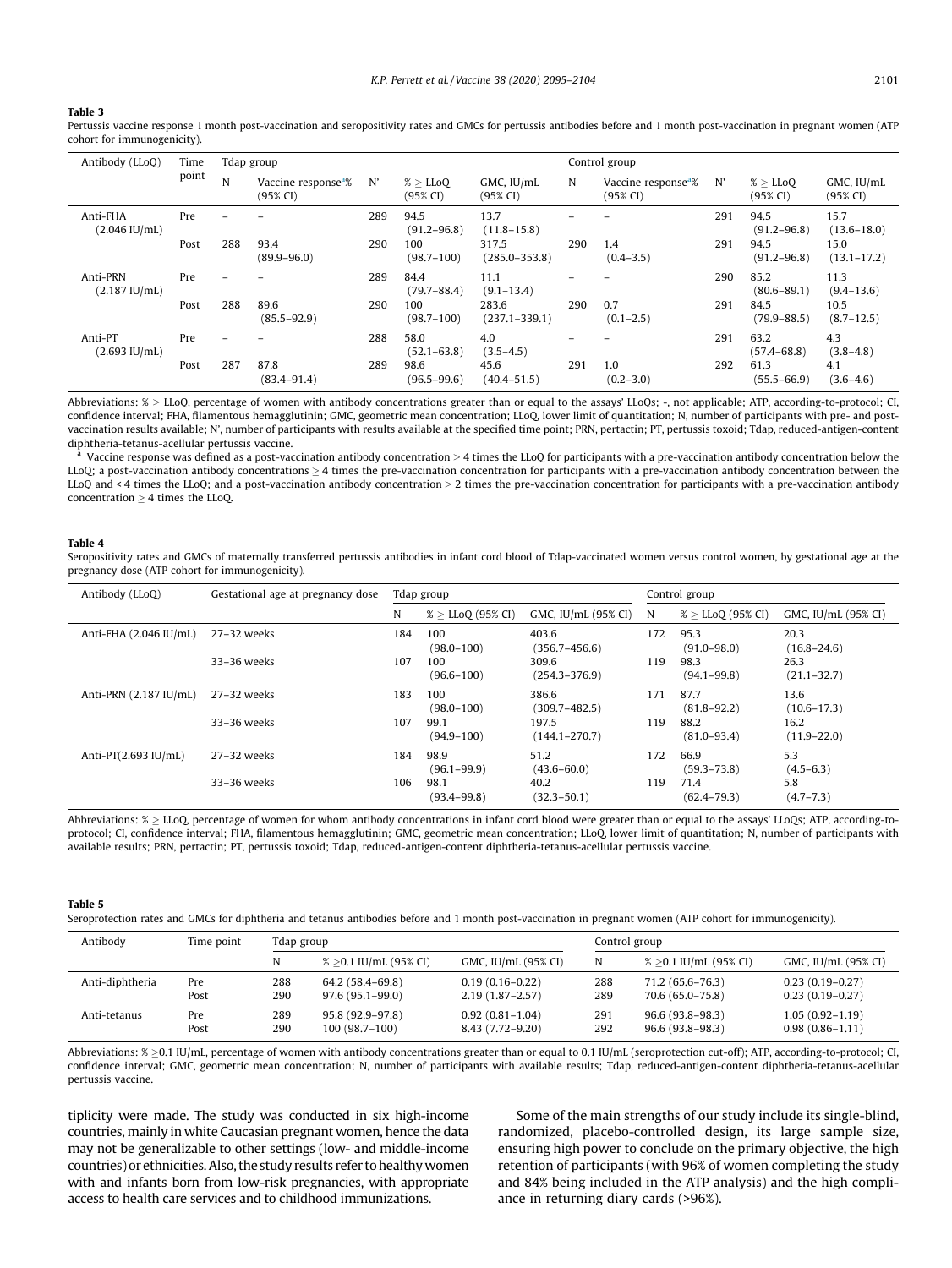#### <span id="page-7-0"></span>Table 6

Pregnancy outcomes, pregnancy-/neonate-related adverse events of interest and characteristics of infants at birth (total vaccinated cohort).

|                                                           | Tdap group $(N = 341)$ |                  | Control group $(N = 346)$ |                  |
|-----------------------------------------------------------|------------------------|------------------|---------------------------|------------------|
| Outcome                                                   | n                      | % (95% CI)       | n                         | % (95% CI)       |
| Pregnancy outcomes <sup>a</sup>                           |                        |                  |                           |                  |
| Live infant no apparent congenital anomaly                | 332                    | 97.4 (95.0-98.8) | 337                       | 97.4 (95.1-98.8) |
| Live infant congenital anomaly <sup>b</sup>               | 9                      | $2.6(1.2-5.0)$   | 8                         | $2.3(1.0-4.5)$   |
| Lost to follow-up                                         | $\Omega$               | $0.0(0.0-1.1)$   |                           | $0.3(0.0-1.6)$   |
| Pregnancy-/neonate related adverse events of interest $c$ |                        |                  |                           |                  |
| Intrauterine growth restriction/poor fetal growth         |                        | $1.5(0.5-3.4)$   | 2                         | $0.6(0.1-2.1)$   |
| Pre-eclampsia                                             |                        | $0.3(0.0-1.6)$   | 5                         | $1.4(0.5-3.3)$   |
| Pregnancy-related hypertension                            |                        | $1.2(0.3-3.0)$   | 5                         | $1.4(0.5-3.3)$   |
| Premature labor                                           | 13                     | $3.8(2.0-6.4)$   | 11                        | $3.2(1.6-5.6)$   |
| Premature rupture of membranes                            | 13                     | $3.8(2.0-6.4)$   | 15                        | $4.3(2.4 - 7.0)$ |
| Premature uterine contractions                            | 2                      | $0.6(0.1-2.1)$   | 3                         | $0.9(0.2 - 2.5)$ |
| Preterm birth                                             | 11                     | $3.2(1.6-5.7)$   | 9                         | $2.6(1.2-4.9)$   |
| Preterm premature rupture of membranes                    | 4                      | $1.2(0.3-3.0)$   |                           | $2.0(0.8-4.1)$   |
| Small for gestational age                                 | 2                      | $0.6(0.1-2.1)$   | 2                         | $0.6(0.1-2.1)$   |
| Vaginal or intrauterine hemorrhage                        | 9                      | $2.6(1.2-5.0)$   | 10                        | $2.9(1.4-5.3)$   |
| Infant characteristics at birth                           |                        | Value $\pm$ SD   |                           | Value $\pm$ SD   |
| Mean weight, kg                                           |                        | $3.3 \pm 0.5$    |                           | $3.4 \pm 0.4$    |
| Mean head circumference, cm                               |                        | $34.6 \pm 1.7$   |                           | $34.8 \pm 1.3$   |
| Mean Apgar score 1 min                                    |                        | $8.8 \pm 1.1$    |                           | $8.8 \pm 1.2$    |
| Mean Apgar score 5 min                                    |                        | $9.5 \pm 0.6$    |                           | $9.5 \pm 0.6$    |

Abbreviations: CI, confidence interval; N, number of vaccinated participants per group; n/%, number/percentage of participants reporting the specified event; SD, standard deviation; Tdap, reduced-antigen-content diphtheria-tetanus-acellular pertussis vaccine.

<sup>a</sup> There were no stillbirths or elective terminations.

b Additional congenital anomalies were reported in the follow-up studies (NCT02422264 and NCT02853929) if they became apparent after the current study ended. <sup>c</sup> No maternal or neonatal deaths, gestational diabetes, eclampsia, neonatal hypoxic-ischemic encephalopathy, failure to thrive or growth deficiencies were observed in either of the groups.

## Table 7

Solicited and unsolicited adverse events after the pregnancy and post-delivery doses (total vaccinated cohort).

|                                                       | Pregnancy dose       |                                                                     |                 |                                                                        | Post-delivery dose   |                                                                        |                      |                                                                     |  |
|-------------------------------------------------------|----------------------|---------------------------------------------------------------------|-----------------|------------------------------------------------------------------------|----------------------|------------------------------------------------------------------------|----------------------|---------------------------------------------------------------------|--|
|                                                       |                      | Tdap group $(N = 335)$<br>(received Tdap)                           |                 | Control group ( $N = 343a$ )<br>(received placebo)                     |                      | Tdap group<br>$(N = 324)$<br>(received placebo)                        | $(N = 330a)$         | Control group<br>(received Tdap)                                    |  |
| Adverse event                                         | n                    | % (95% CI)                                                          | n               | % (95% CI)                                                             | % (95% CI)<br>n      |                                                                        | n                    | % (95% CI)                                                          |  |
| Solicited local AEs (8 days post-vaccination)<br>Pain |                      |                                                                     |                 |                                                                        |                      |                                                                        |                      |                                                                     |  |
| Any<br>Grade 3                                        | 289<br>$7^{\circ}$   | 86.3 (82.1-89.8)<br>$2.1(0.8-4.3)$                                  | 50<br>0         | $14.6(11.0-18.8)$<br>$0.0(0.0-1.1)$                                    | 41<br>2              | $12.7(9.2 - 16.8)$<br>$0.6(0.1-2.2)$                                   | 207<br>14            | $62.7(57.3 - 68.0)$<br>$4.2(2.3 - 7.0)$                             |  |
| Redness<br>Any<br>$>50$ mm                            | 96<br>3              | 28.7 (23.9-33.8)<br>$0.9(0.2 - 2.6)$                                | 44<br>0         | $12.8(9.5 - 16.8)$<br>$0.0(0.0-1.1)$                                   | 34<br>$\Omega$       | $10.5(7.4-14.4)$<br>$0.0(0.0-1.1)$                                     | 98<br>$\overline{3}$ | 29.7 (24.8-34.9)<br>$0.9(0.2 - 2.6)$                                |  |
| Swelling<br>Any<br>$>50$ mm                           | 84<br>3              | $25.1(20.5 - 30.1)$<br>$0.9(0.2 - 2.6)$                             | 12<br>0         | $3.5(1.8-6.0)$<br>$0.0(0.0-1.1)$                                       | 17<br>$\mathbf{0}$   | $5.2(3.1 - 8.3)$<br>$0.0(0.0-1.1)$                                     | 87<br>4              | $26.4(21.7-31.5)$<br>$1.2(0.3-3.1)$                                 |  |
|                                                       |                      | Solicited general AEs (8 days post-vaccination)                     |                 |                                                                        |                      |                                                                        |                      |                                                                     |  |
| Fatigue<br>Any<br>Grade 3                             | 146<br>6             | 43.6 (38.2-49.1)<br>$1.8(0.7-3.9)$                                  | 124<br>5        | 36.3 (31.2-41.6)<br>$1.5(0.5-3.4)$                                     | 130<br>24            | 40.1 (34.7-45.7)<br>$7.4(4.8-10.8)$                                    | 153<br>36            | $46.2(40.8 - 51.8)$<br>$10.9(7.7-14.7)$                             |  |
| GI symptoms<br>Any<br>Grade 3                         | 60<br>3              | 17.9 (14.0-22.4)<br>$0.9(0.2 - 2.6)$                                | 52<br>3         | $15.2(11.6-19.5)$<br>$0.9(0.2 - 2.5)$                                  | 32<br>6              | $9.9(6.9 - 13.7)$<br>$1.9(0.7-4.0)$                                    | 42<br>5              | $12.7(9.3-16.8)$<br>$1.5(0.5-3.5)$                                  |  |
| Headache<br>Any<br>Grade 3                            | 83<br>$\overline{4}$ | 24.8 (20.2-29.8)<br>$1.2(0.3-3.0)$                                  | 78<br>3         | $22.8(18.5 - 27.6)$<br>$0.9(0.2 - 2.5)$                                | 75<br>5              | $23.1(18.7-28.1)$<br>$1.5(0.5-3.6)$                                    | 78<br>$\overline{4}$ | $23.6(19.1 - 28.5)$<br>$1.2(0.3-3.1)$                               |  |
| Fever<br>Any<br>>39.0 °C                              | 4<br>$\mathbf{0}$    | $1.2(0.3-3.0)$<br>$0.0(0.0-1.1)$                                    | 3<br>0          | $0.9(0.2 - 2.5)$<br>$0.0(0.0-1.1)$                                     | 15<br>$\overline{3}$ | $4.6(2.6 - 7.5)$<br>$0.9(0.2 - 2.7)$                                   | 30<br>$\mathbf{1}$   | $9.1(6.2 - 12.7)$<br>$0.3(0.0-1.7)$                                 |  |
| Unsolicited AEs (31 days post-vaccination)            |                      |                                                                     |                 |                                                                        |                      |                                                                        |                      |                                                                     |  |
| Any<br>Grade 3<br>Vaccine-related                     | 132<br>23<br>8       | $(N = 341)$<br>38.7 (33.5-44.1)<br>$6.7(4.3-9.9)$<br>$2.3(1.0-4.6)$ | 123<br>10<br>11 | $(N = 346)$<br>$35.5(30.5 - 40.8)$<br>$2.9(1.4-5.3)$<br>$3.2(1.6-5.6)$ | 103<br>17<br>5       | $(N = 336)$<br>$30.7(25.8 - 35.9)$<br>$5.1(3.0-8.0)$<br>$1.5(0.5-3.4)$ | 110<br>21            | $(N = 342)$<br>32.2 (27.2-37.4)<br>$6.1(3.8-9.2)$<br>$2.0(0.8-4.2)$ |  |

Abbreviations: AE, adverse event; CI, confidence interval; GI, gastrointestinal; N, number of vaccinated participants (for unsolicited AEs) or number of participants with documented dose (solicited AEs); n/%, number/percentage of participants reporting the event at least once; Tdap, reduced-antigen-content diphtheria-tetanus-acellular pertussis vaccine.

 $a$  For solicited general AEs, N = 342 for the pregnancy dose and N = 331 for the post-delivery dose. Grade 3 pain was defined as significant pain at rest or pain preventing normal activities; fatigue, GI symptoms, headache and unsolicited AEs were considered grade 3 if they prevented normal activities.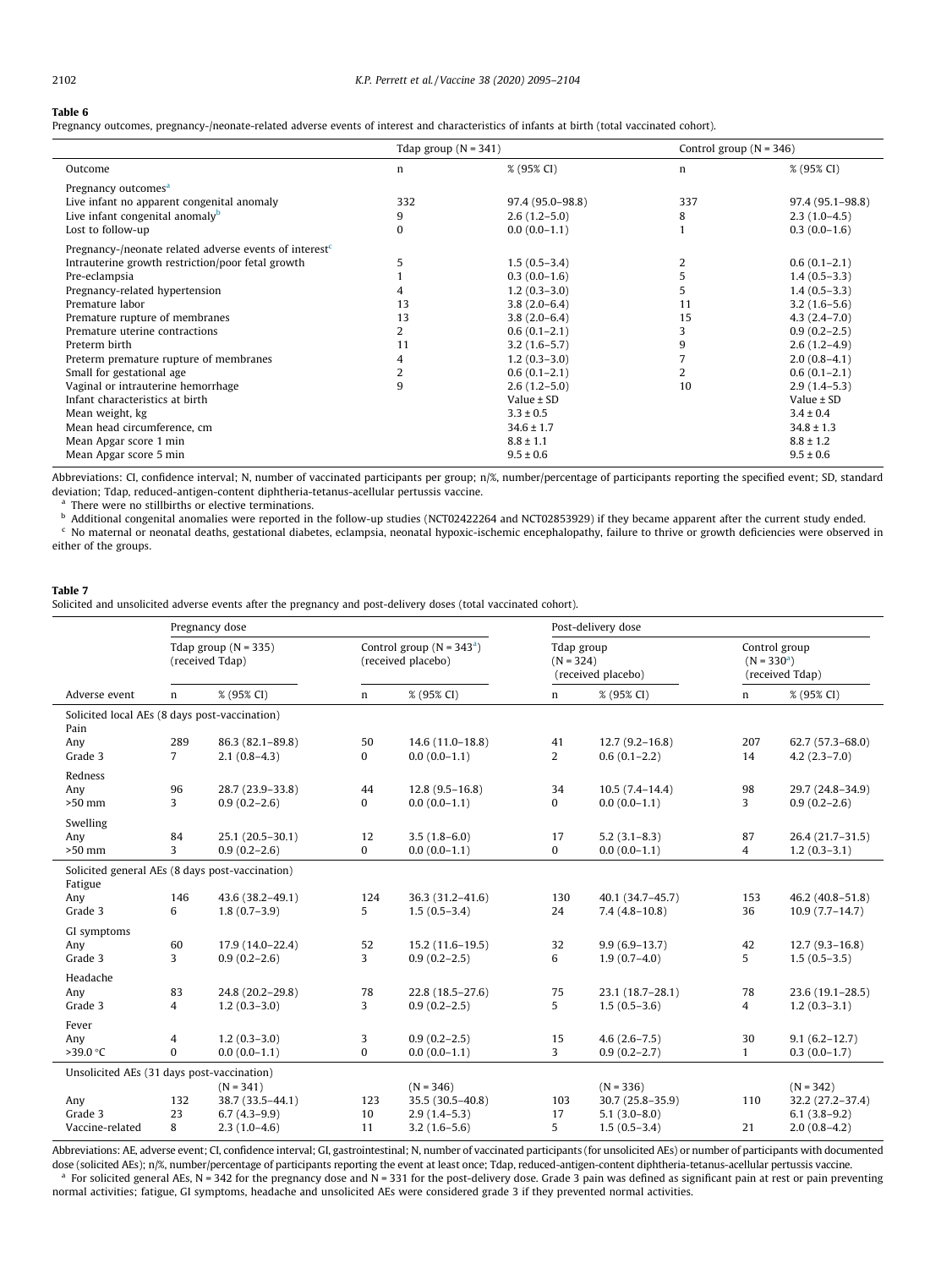<span id="page-8-0"></span>The long-term safety outcomes of the infants born to mothers in our current study, persistence of pertussis antibodies to 2–3 months of age and the effect of maternal Tdap immunization on infant immune responses to and safety of primary and booster DTaP vaccination in the child's first 18 months of life are assessed in two follow-up studies (NCT02422264 [\[45\]](#page-9-0) and NCT02853929).

## 5. Conclusion

This placebo-controlled randomized trial, currently the largest on pertussis vaccination during pregnancy, brings additional evidence for maternal pertussis immunization providing high levels of transplacental antibodies to infants for protection against pertussis disease during the vulnerable newborn period. This study adds a substantial amount of high-quality safety data on pregnancy outcomes and pregnancy-/neonate-related AEs. Our data support the recommendation for routine Tdap immunization in pregnancy to improve protection of infants against pertussis disease prior to primary infant immunization.

# 6. Contributors

BC, ICG, KPP, MBEP, MCFM, OGV, SAH, SOK and TN were involved in study conception and design.

AMG, BT, CMP, FMT, GVZ, ICG, JEAF, KPP, LK, MBEP, MAC, MARZ, MDCM, MMF, MV, NMes, NMey, OGV, PGM, PK, PM, SAH, SOK, TN, YRE and ZS performed the study and participated in data collection.

ICG, KPP, LK, MBEP, MAC, MV, NMes, NMey, SAH, SOK and TN were involved in data analysis and interpretation.

KPP wrote the manuscript and all authors have revised and approved the manuscript.

## Funding

This work was supported by GlaxoSmithKline Biologicals S.A., which was the funding source, was involved in all stages of the study conduct and analysis and paid for all costs associated with the development and publishing of this manuscript.

## Declaration of Competing Interest

The authors declare the following financial interests/personal relationships which may be considered as potential competing interests: BC, MAC, NMes, NMey and SOK are employees of the GSK group of companies (GSK), and BC and NMes own GSK restricted shares. BT, MBEP, OGV, SAH and TN's institutions received grants from GSK during the conduct of the study. KPP received grants from the National Health and Medical Research Council during the conduct of the study, and from MedImmune, Novavax and Pfizer outside the submitted work. FMT's institution received financial support from GSK during the conduct of the study, as well as financial and non-financial support outside the submitted work; he also received personal fees from Pfizer, Novavax, MSD and Sanofi Pasteur; his institution also received financial support as trial fees from Ablynx, Jansen, Regeneron, Medimmune, Pfizer, MSD, Sanofi Pasteur, Novavax and Novartis, as well as non-financial support from Pfizer and MSD and grants from MSD and Astra Zeneca. LK is working as consultant for GSK. SAH is member of ad-hoc advisory committees for GSK and Sanofi Pasteur and he has a patent for novel triple adjuvant issued. AMG, CMP, GVZ, ICG, JEAF, MARZ, MCFM, MDCM, MMF, MV, PGM, PK, PM, YRE and ZS declare no conflicts of interest.

## Acknowledgements

The authors would like to thank all mothers and infants for participating in the study, the members of the independent data monitoring committee and all the research staff at participating centers. In particular, the authors acknowledge José María Martinón Sánchez, Irene Rivero Calle, Mª Luz Couce Pico, Carmen Rodríguez-Tenreiro Sánchez (Hospital Clínico Universitario de Santiago, Spain); Giulia Rendo (Ospedale dei Bambini Vittore Buzzi, Milan, Italy); Tirso Pérez-Medina and Luisa Rodriguez de la Pinta (Hospital Universitario Puerta de Hierro, Majadahonda, Spain); Joanne M. Langley and Karina Top (Dalhousie University, Halifax, Canada). Authors also thank Modis for editorial assistance and manuscript coordination, on behalf of GSK; Natalie Denef provided medical writing support and Michaela Conrad coordinated the manuscript development and provided editorial support.

## Data sharing statement

The study protocol is available at https://www.gsk-studyregister.com/study/4898. Anonymized individual participant data and study documents can be requested for further research from www.clinicalstudydatarequest.com.

# Trademarks

Boostrix is a trademark of the GSK group of companies.

## Appendix A. Supplementary material

Supplementary data to this article can be found online at <https://doi.org/10.1016/j.vaccine.2019.10.105>.

### References

- [1] Masseria C, Martin CK, Krishnarajah G, Becker LK, Buikema A, Tan TQ. Incidence and burden of pertussis among infants less than 1 year of age. Pediatr Infect Dis J 2017;36:e54–61. [https://doi.org/10.1097/inf.000](https://doi.org/10.1097/inf.0000000000001440) [0000000001440](https://doi.org/10.1097/inf.0000000000001440).
- [2] World Health Organization SAGE pertussis working group. Background paper; SAGE April 2014, http://www.who.int/immunization/sage/meetings/ [april/1\\_Pertussis\\_background\\_FINAL4\\_web.pdf](http://www.who.int/immunization/sage/meetings/2014/april/1_Pertussis_background_FINAL4_web.pdf) [accessed 8 February 2019].
- [3] Centers for Disease Control and Prevention (CDC). Updated recommendations for use of tetanus toxoid, reduced diphtheria toxoid and acellular pertussis vaccine (Tdap) in pregnant women and persons who have or anticipate having close contact with an infant aged <12 months — Advisory Committee on Immunization Practices (ACIP), 2011. MMWR Morb Mortal Wkly Rep 2011;60:1424-6.
- [4] World Health Organization. Pertussis vaccines: WHO position paper September 2015. Wkly Epidemiol Rec 2015;90:433-58.
- [5] [Belloni C, De Silvestri A, Tinelli C, Avanzini MA, Marconi M, Strano F, et al.](http://refhub.elsevier.com/S0264-410X(19)31507-5/h0025) [Immunogenicity of a three-component acellular pertussis vaccine](http://refhub.elsevier.com/S0264-410X(19)31507-5/h0025) [administered at birth. Pediatrics 2003;111:1042–5.](http://refhub.elsevier.com/S0264-410X(19)31507-5/h0025)
- [6] Wood N, McIntyre P, Marshall H, Roberton D. Acellular pertussis vaccine at birth and one month induces antibody responses by two months of age. Pediatr Infect Dis J 2010;29:209–15. [https://doi.org/10.1097/INF.0b01](https://doi.org/10.1097/INF.0b013e3181bc98d5) e3181bc98d
- [7] Wood N, Nolan T, Marshall H, Richmond P, Gibbs E, Perrett K, et al. Immunogenicity and safety of monovalent acellular pertussis vaccine at birth: a randomized clinical trial. JAMA Pediat 2018;172:1045-52. [https://doi.](https://doi.org/10.1001/jamapediatrics.2018.2349) [org/10.1001/jamapediatrics.2018.2349](https://doi.org/10.1001/jamapediatrics.2018.2349).
- [8] de Greeff SC, de Melker HE, Westerhof A, Schellekens JF, Mooi FR, van Boven M. Estimation of household transmission rates of pertussis and the effect of cocooning vaccination strategies on infant pertussis. Epidemiology 2012;23:852-60. https://doi.org/10.1097/EDE.0b013e31826c2b9
- [9] Healy CM, Rench MA, Baker CJ. Implementation of cocooning against pertussis in a high-risk population. Clin Infect Dis 2011;52:157-62. [https://doi.org/](https://doi.org/10.1093/cid/ciq001) [10.1093/cid/ciq001.](https://doi.org/10.1093/cid/ciq001)
- [10] [Furuta M, Sin J, Ng ESW, Wang K. Efficacy and safety of pertussis vaccination](http://refhub.elsevier.com/S0264-410X(19)31507-5/h0050) [for pregnant women – a systematic review of randomised controlled trials and](http://refhub.elsevier.com/S0264-410X(19)31507-5/h0050) [observational studies. BMC Preg Childbirth 2017;17:390.](http://refhub.elsevier.com/S0264-410X(19)31507-5/h0050)
- [11] Perrett KP, Nolan TM. Immunization during pregnancy: impact on the infant. Paediatr Drugs 2017;19:313–24. [https://doi.org/10.1007/s40272-017-0231-7.](https://doi.org/10.1007/s40272-017-0231-7)